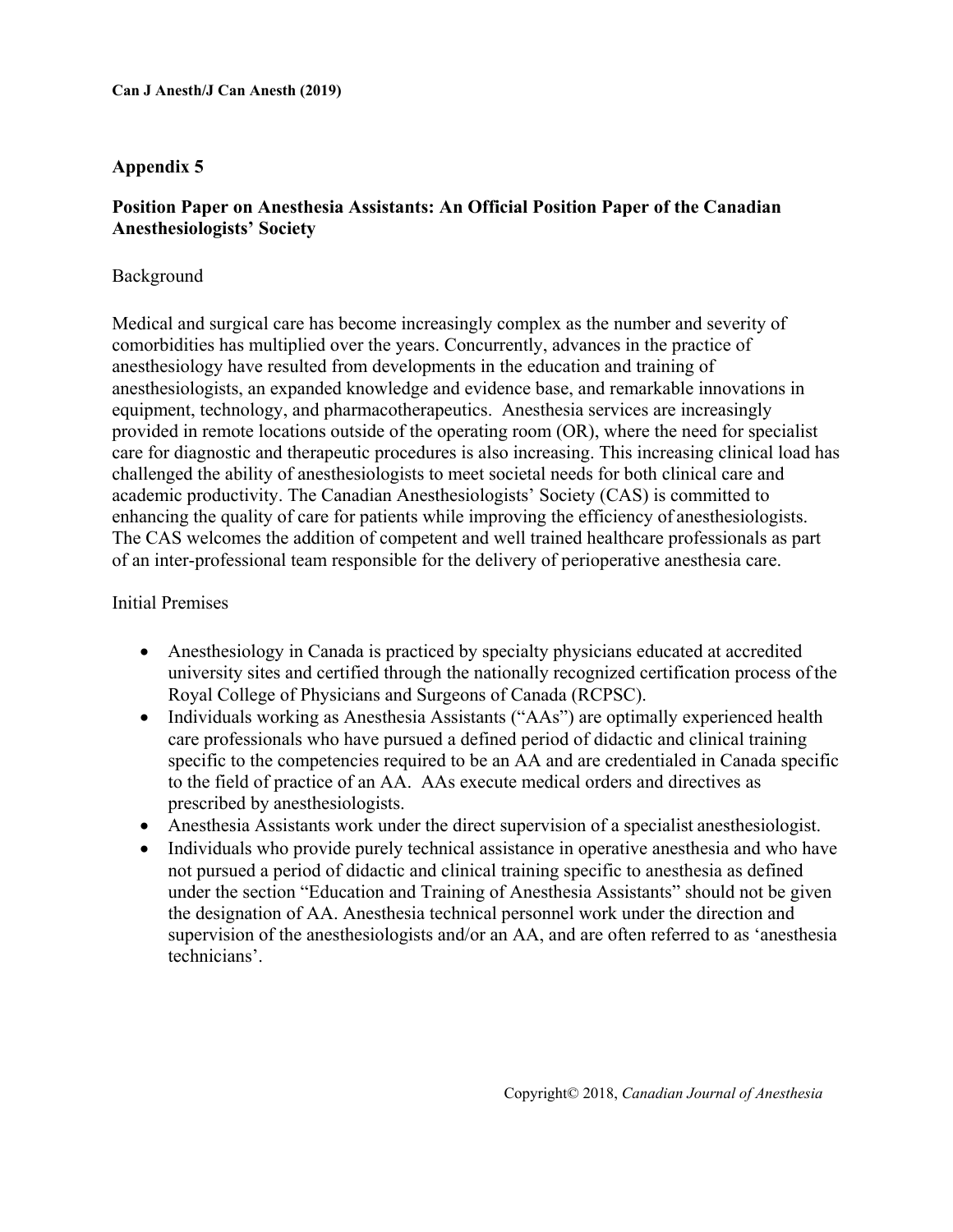Existing models of care in 2015

- A long-standing sustainable model of an anesthesia care team (ACT) exists in the province of Québec, where AAs practice as regulated health professionals with a clearly defined legal status in the Code of Professions.
- In Manitoba, there is a model of the "Clinical Assistants-Anesthesia" (Cl.A), a profession regulated by the College of Physicians and Surgeons of Manitoba, with training established in the College of Medicine of the University of Manitoba.
- Elsewhere in Canada, a variety of institutions employ individuals as 'anesthesia assistants' and 'anesthesia technicians' who have achieved their positions through a variety of training models. Several colleges have AA education programs but there is no national curriculum or certifying body.
- In the United States of America, a variety of physician assistants have roles similar to the AA model described here. However, there are a variety of models of anesthesia care in the USA and direct comparison with Canadian roles is difficult
- In the United Kingdom, the role of the 'Operating Department Practitioner' (a protected title) is regulated by the UK Health and Care Professions Council. The ODP functions in the OR and other critical care areas as an assistant in a variety of roles, some specifically dedicated to assisting the anesthesiologist. Training is through a diploma program in a number of universities. More recently the Royal College of Anaesthetists has sponsored the further development of the ODP specializing in anesthesia care, known as the 'Anesthetic Care Practitioner' or 'Physicians Assistant Anesthesia'.
- Australia and New Zealand have mandated the dedication of a specific trained assistant to the anesthetist during the conduct of anesthesia. This has recently been reviewed by the Australia and New Zealand College of Anesthetists, and they have published recommendations that "*all assistants being registered practitioners with the relevant regulatory authority*" in what appears to be a process similar to that underway in Canada.

# Guiding Principles

The CAS "Guidelines to the Practice of Anesthesia" (2015) define that "*The independent practice of anesthesia is a specialized field of medicine. As such, it should be practised by physicians with appropriate training in anesthesia.*" However, just as the demographics of the Canadian public has changed, and patients presenting for medical care have similarly changed, and the expectations of care have changed. The simple model of anesthesia care defined 40 years ago has evolved in concert with these changes. The CAS recognizes that optimal care is no longer provided by sole practitioners, and that the model for care is now the "patient-care" team which encompasses the whole system of professionals providing patient care. In this model, the CAS has supported the development of the "Anesthesia Care Team" concept of care in which the specialist physician anesthesiologist practices with the assistance of a group of medical and paramedical personnel, including dedicated, trained, and certified Anesthesia Assistants. To ensure patient safety and optimal delivery of patient care in the perioperative setting it is essential that the practice of anesthesia continues to be based on a physician model of anesthesia care.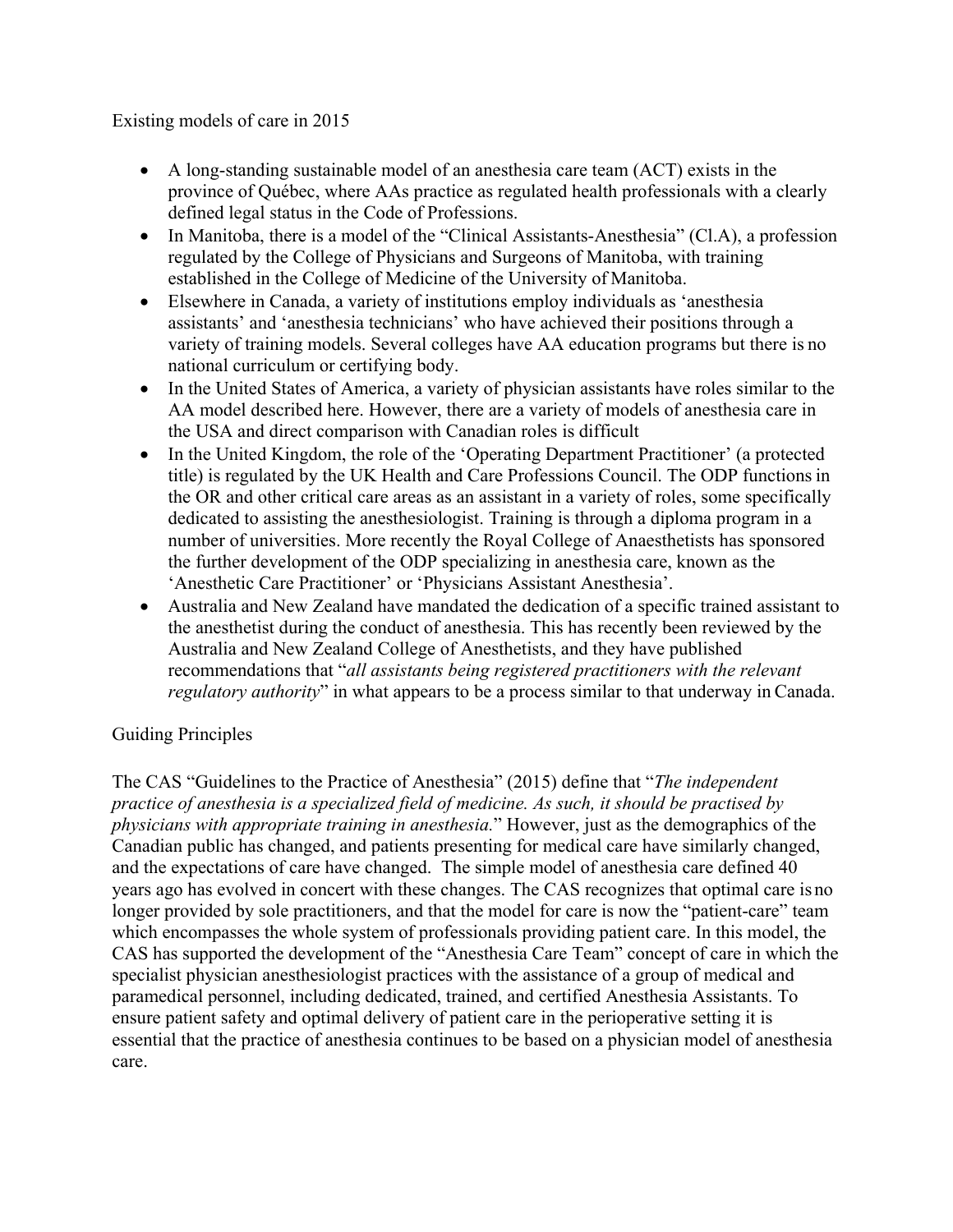The tradition of excellence in care wherein each patient is exclusively cared for by one anesthesiologist has recognized limitations. Within our current *Guidelines to the Practice of Anesthesia* there is recognition that certain specific circumstances allow implementation of the 'anesthesia care team' model. The *Guidelines* state, "*it may be appropriate in specific circumstances for one anesthesiologist to supervise more than one case wherein solely RSS 1-3 sedation is administered, provided that an appropriately trained, qualified, and accredited individual, approved by the health care institution, is in constant attendance with each patient receiving care.*" In obstetric anesthesia care, our *Guidelines* state, "*Under the direction of an anesthesiologist, some aspects of monitoring and management of obstetric regional analgesia may be delegated to other health care personnel. Each facility should ensure that these personnel receive the same training, certification, continuing education, and recertification in obstetric regional analgesia.*" However, it is emphasized that "*Simultaneous administration of general, spinal, epidural, or other major regional anesthesia, or sedation level 4-6 (Ramsay Sedation Scale, see Appendix 6), by one anesthesiologist for concurrent diagnostic or therapeutic procedures on more than one patient is unacceptable.*" The CAS and Canadian anesthesiologists are proud of their high standard of clinical care and their reputation for the provision of safe anesthesia and such changes are not intended to jeopardize this principle.

The introduction of AAs into the ACT and the extent of their clinical activities must be under the direct responsibility of anesthesiologists, specifically the Chief of Anesthesiology (if applicable), at the clinic, hospital, regional and/or provincial levels.

Training and Education of Anesthesia Assistants

The CAS recognizes that the current Anesthesia Assistant educational programs accept and train professionals from various backgrounds. The route of entrance to Anesthesia Assistant training should be defined by the AA educational institutions and consultant organizations. The academic curriculum should cover pertinent areas of physiology, pharmacology, technical and professional aspects of Anesthesia Assistant practice. Clinical education in anesthesia care should follow existing objectives of training and may in future reflect a competency based curriculum. Regulating bodies in provinces currently accrediting AA's, and other organizations including but not limited to the Canadian Society of Respiratory Therapists (CSRT), l'Ordre Professionnel des Inhalothérapeutes du Québec (OPIQ), the Operating Room Nurses Association of Canada (ORNAC), the National Association of PeriAnesthesia Nurses of Canada (NAPANC), and the Canadian Nurses Association (CNA) should take a collaborative approach with the CAS to defining the competencies, training and education, and eventually accrediting and certification of Anesthesia Assistants on a national basis.

Anesthesiologists in conjunction with other Anesthesia Assistant educators must have involvement in the curriculum design and course content, teaching and assessment of Anesthesia Assistant trainees. Direct links between the AA Education Programs, the CAS, and the Association of Canadian University Departments of Anesthesia will facilitate this process. All stakeholders should have opportunity to provide input into AA educational programs on a regular basis to ensure the curriculum content and delivery is consistent with current educational standards and Anesthesia Assistant scope of practice.

Roles and Responsibilities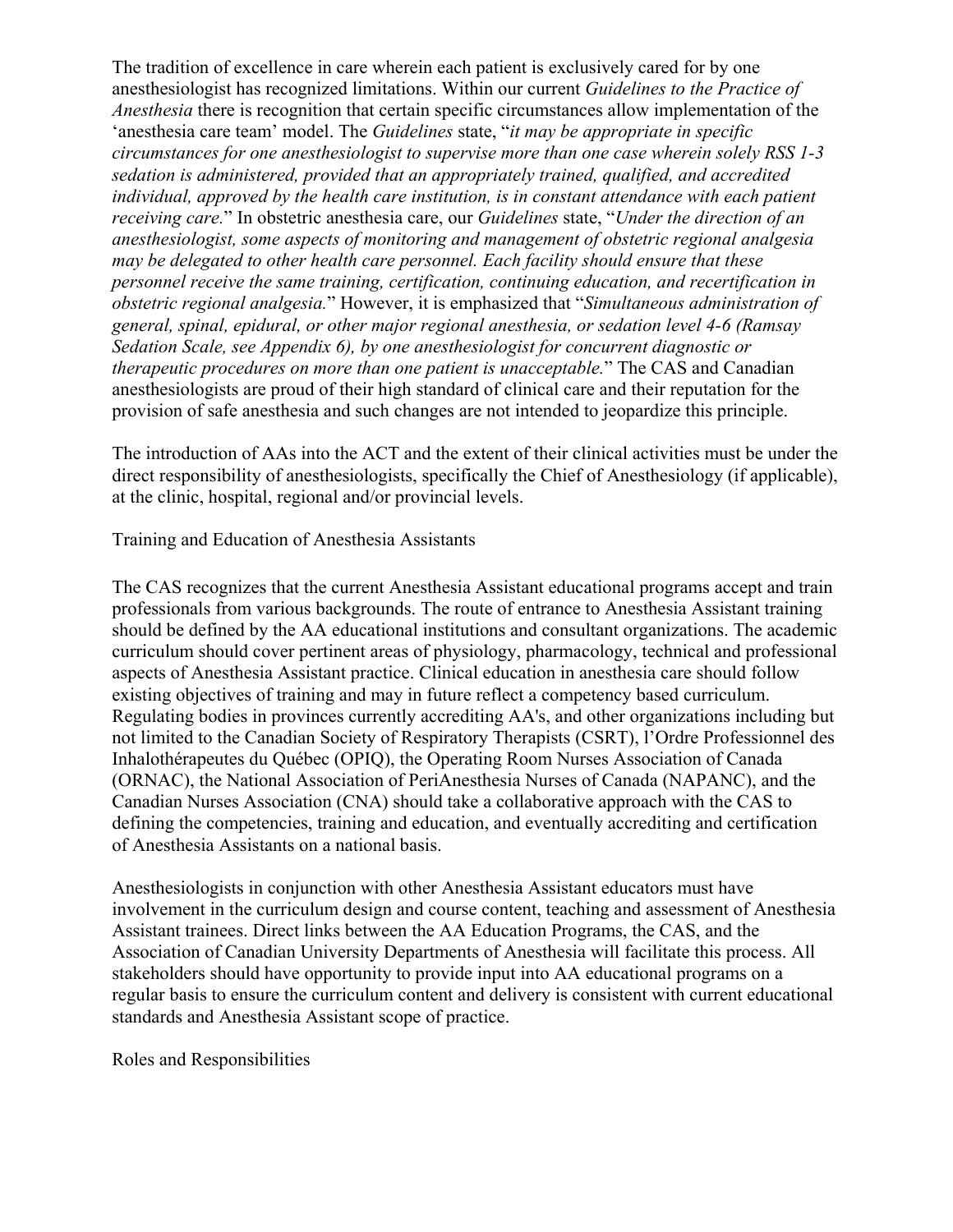Anesthesiologists are involved in patient care pre-, intra- and post-operatively. During each phase of the perioperative period, anesthesiologists are assisted by dedicated and highly trained health care professionals. Anesthesia Assistants, as defined by the training and roles outlined in this document, are specially trained professionals whose activity will focus specifically upon assisting the anesthesiologist in the delivery of patient care during the perioperative period.

### Technical Duties

The Anesthesia Assistant shall:

- 1. Set up, test, calibrate and operate physiologic monitors such as anesthesia workstations, intubation/airway devices, fiberoptic endoscopes, physiologic monitors and infusion devices.
	- To ensure the safety of equipment, perform equipment checks as indicated and maintain records of problems.
	- Replace and change anesthetic equipment supplies as per routine maintenance schedule.
	- Maintain the stock of drug supplies and equipment at anesthesia workstations.
- 2. Troubleshoot anesthetic equipment.
	- Correct problems discovered, and/or follow up with Biomedical engineering technicians or service representative.
- 3. Monitor trace gas pollution levels.
- 4. Maintain and stock pediatric, difficult intubation, hemodynamic and malignant hyperthermia carts.
- 5. Participate in the operating room infection control program by performing duties such as maintaining cleanliness in anesthetic equipment in accordance with quality assurance programs. Maintain measures, according to established procedures, to minimize operating room pollution.

# Clinical Duties

The Anesthesia Assistant shall:

- 1. Assist with all aspects of the anesthetic care plan formulated for a particular patient. Including pre-operative optimization, induction, and maintenance of the anesthetic. Assist with the alteration of anesthetic levels, administration of adjunctive treatments, emergence and continuity of care into and during the post-operative period.
- 2. Assist in the preparation of the patient for surgery and perform pre-operative assessments as requested by the anesthesiologist.
- 3. Assist with or perform the insertion of devices such as oro or nasogastric tubes, intravenous, and intra-arterial catheters.
- 4. Assist with the insertion of pulmonary artery catheters and central venous catheters.
- 5. Assist with the performance of transesophageal echocardiography, transthoracic echocardiography, or other ultrasonography.
- 6. Assist with regional anesthesia procedures including the performance of ultrasonography for nerve blocks.
- 7. Assist with or perform airway management, including insertion of laryngeal masks, tracheal intubation, and mask ventilation.
- 8. Assist in the positioning of the patient under the direction of the anesthesiologist.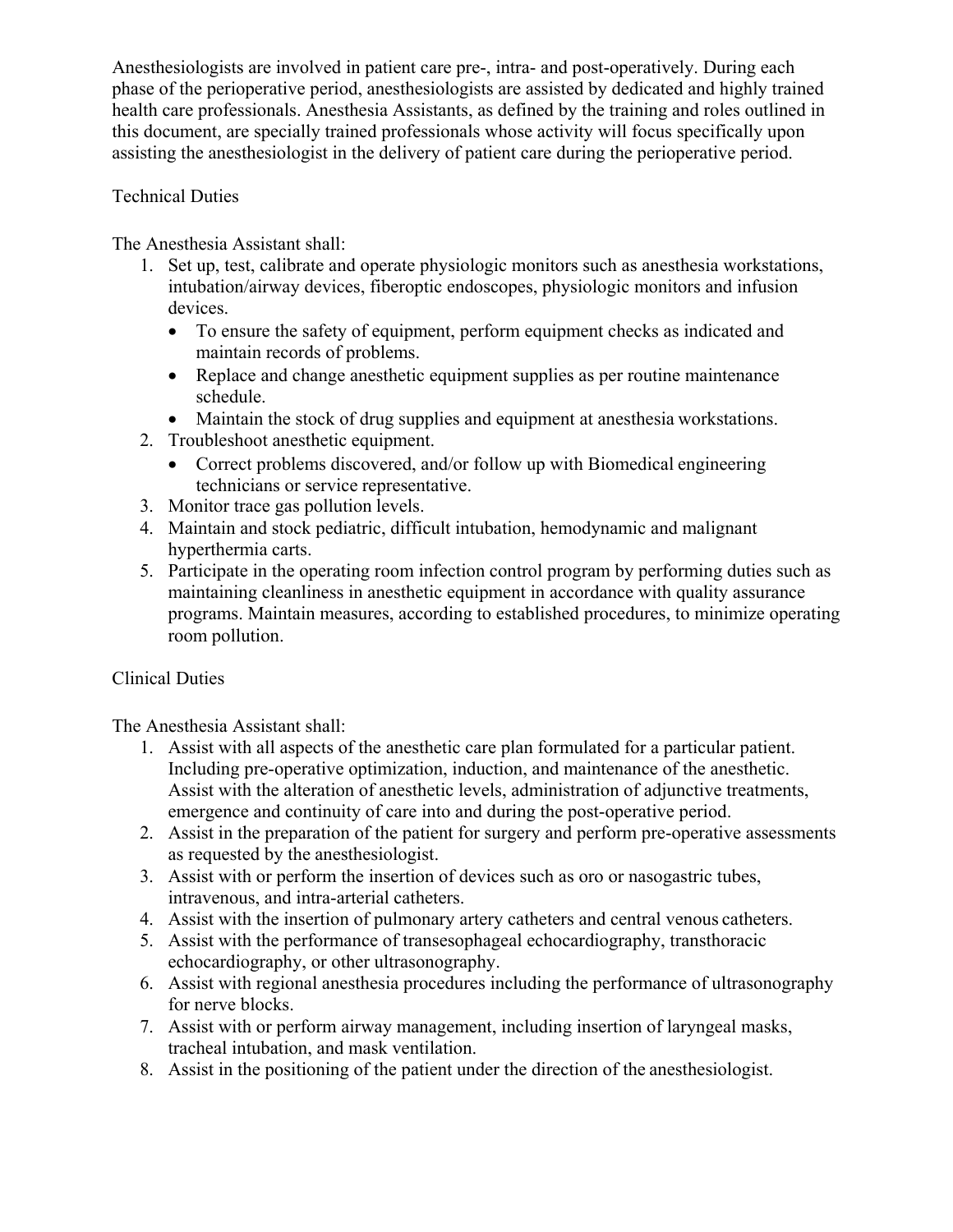- 9. Adjust therapies (e.g., ventilation, temperature control devices, etc.) as directed by the anesthesiologist.
- 10. Administer prescribed pharmacological agents to the patient under the direction of the attending anesthesiologist, observing for side effects and efficacy of treatment
- 11. Assess the patient's physiological status during anesthesia by performing duties such as monitoring vital signs and anesthetic gases and advising the anesthesiologist of the patient's status.
- 12. Assist at emergence from anesthesia by performing duties such as aspirating secretions from the trachea and pharynx, removing laryngeal mask airways, and tracheal extubation of the patient. Remove monitoring equipment after surgery.
- 13. Assist with the transfer of ventilated and/or anesthetized patients between areas of the hospital as required.
- 14. Transfer post-operative patients to the Post Anesthesia Care Unit (PACU) under the direction of the anesthesiologist.
- 15. Monitor patient progress in the Post Anesthesia Care Unit, update anesthesia monitoring records, and report patient status to the anesthesiologist, in collaboration with the PACU staff, as requested.
- 16. Provide diagnostic data for the anesthesiologist by performing duties such as blood sampling and analysis, pulmonary functioning testing, end tidal carbon dioxide monitoring, pulse oximetry, and transcutaneous monitoring.
- 17. Prepare fiber-optic bronchoscopes and other equipment as required, and assist the anesthesiologist during bronchoscopy with equipment set-up, preparation of and instillation of medication, and sample procurement.
- 18. Assist the anesthesiologist with difficult intubations.
- 19. Assist the anesthesiologist with cases in locations out of the operating room.
- 20. Respond to cardiac arrests in OR, PACU or other locations according to hospital procedures and policies.
- 21. Perform initial resuscitation in life-threatening situations according to established protocols (i.e. Basic Cardiac Life Support/Advanced Cardiac Life Support, Malignant Hyperthermia, Neonatal Resuscitation Program, and Pediatric Advanced Life Support), while awaiting arrival of the responsible Anesthesiologist.
- 22. Evaluate and monitor patients and administer medication for procedural sedation as defined in the guidelines of the CAS.
- 23. Assist/perform administration of massive transfusion of blood products per hospital protocols

# Administrative Duties

The Anesthesia Assistant shall:

- 1. In conjunction with the Anesthesiology and Biomedical Engineering Departments, maintain a variety of anesthetic equipment by performing duties, such as receiving and assessing equipment, testing and identifying malfunctions and determining whether repairs should be made on-site or equipment returned to vendor. Carry out minor maintenance following manufacturer's and Canadian Standards Association guidelines and verify vendor repairs to ensure equipment is operating in a safe and effective manner.
- 2. Participate in health technology assessment, including (where appropriate) meeting with medical device and pharmaceutical sales representatives to organize trials and evaluations of new equipment and drugs according to hospital protocol. Gather and collate feedback and participate in purchase decisions.